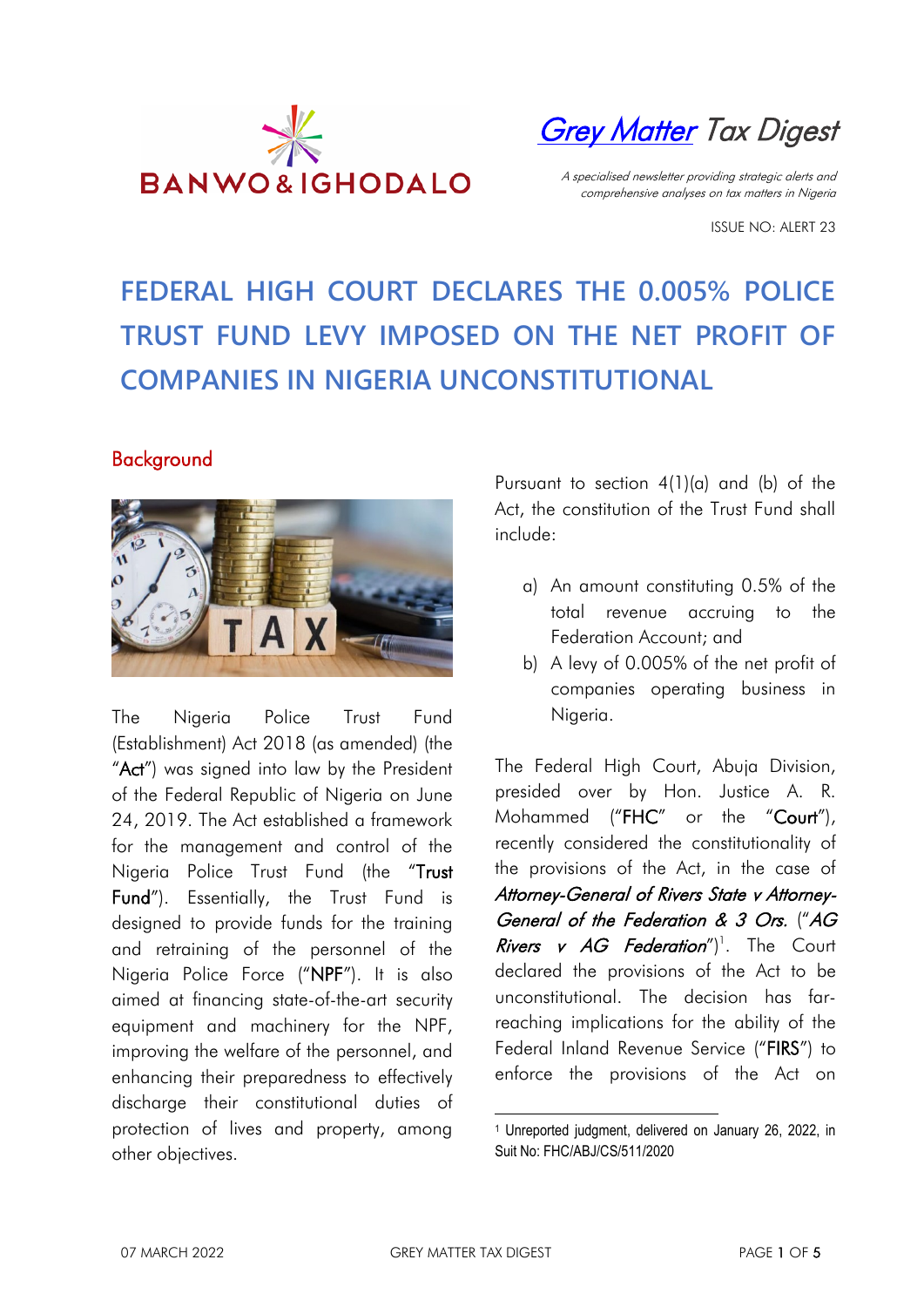companies, going forward. The decision also raises questions regarding allocation of tax powers in Nigeria and the ability of the FIRS to enforce certain sundry federal taxes.

#### Facts and decision in the case

The Federal Government of Nigeria ("FGN"), relying on the provisions of the Act, had deducted 0.5% of the total revenue accruing to the Federation Account for the month of March 2020 and remitted same to the Trust Fund. Aggrieved, the Rivers State Government ("RSG"), acting through the office of the Attorney-General of Rivers State, commenced an action in the FHC against the FGN, challenging the constitutionality of section 4(1)(a) and (b) of the Act. The RSG urged the Court to declare the said provisions unconstitutional, null and void, and restrain the FGN from further implementing the said provisions. The RSG also sought orders mandating the FGN to refund all sums deducted based on its implementation of the provisions of section 4(1)(a) and (b) of the Act.

The RSG's key contention in  $AG$  Rivers v AG Federation is that, in accordance with the provisions of section 162 of the Constitution of the Federal Republic of Nigeria 1999 (as amended) (the "Constitution"), the FGN is required to maintain a special account called the "Federation Account", into which all revenue collected by the FGN shall be paid (except for a few identified proceeds).

Further, the RSG argued that any amount standing to the credit of the Federation



Account is required to be distributed to only three (3) sets of beneficiaries, namely, the FGN, the State Governments, and the Local Government Councils in each State of the Federation ("LGCs"), and that no organ or agency of the FGN is entitled to receive revenue as a first-line charge from the Federation Account other than from revenue due to and distributed to the FGN. The RSG further submitted that, by virtue of the provisions of the Constitution, the responsibility to establish, fund, and maintain the NPF is solely that of the FGN (That is, it does not extend to, and should not affect the revenue due to State Governments).

The RSG contended that all taxes (except a few exempted cases), levies, and revenue collected by the FGN, including those collected from companies, are to be paid into the Federation Account, the total balance of which is to be distributed to the FGN, State Governments, and LGCs in line with the provisions of the Constitution. The direct allocations from the Federation Account to agencies or organs of the FGN, such as the NPF, was contended to be a violation of constitutional stipulations.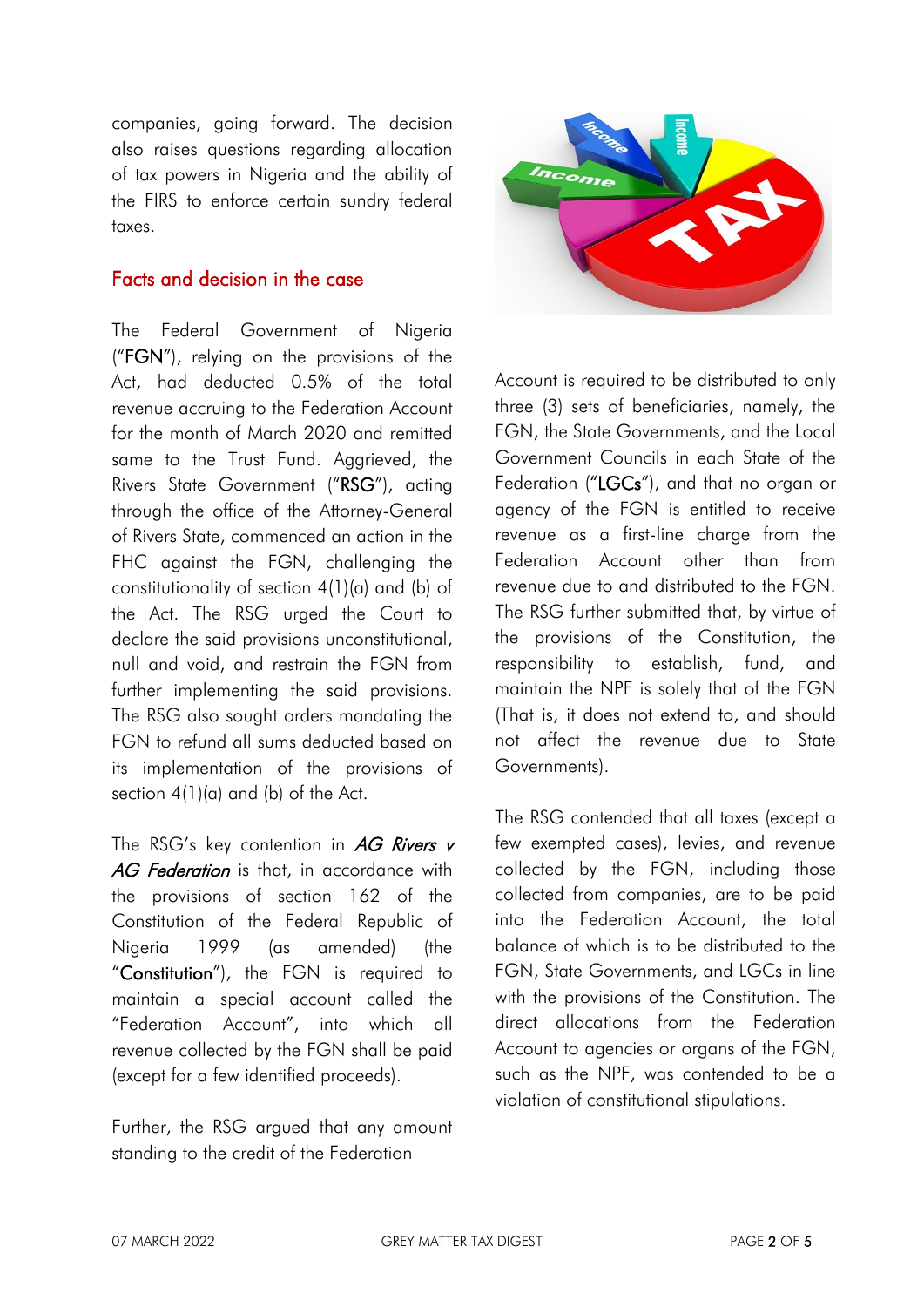On the other hand, the FGN contended that it has constitutional powers to prescribe the manner of distribution of funds collected into the Federation Account, and that the provisions of section  $4(1)(a)$  and  $(b)$ of the Act were made pursuant to that power. The FGN further argued that the NPF was created for the Federation as a whole and not solely for the FGN and as such, funds can be allocated to the NPF by an Act of the National Assembly.

To further buttress its points, the FGN argued that the "total revenue accruing to the Federation", as stated in the Act, is distinct from the "total amount standing to the credit of the Federation Account", as stated in section 162 of the Constitution. It was contended that charges may be validly drawn from the Federation Account and that the balance (after such charges) qualifies as the total amount standing to the credit of the Federation Account (to be distributed among the FGN, State Governments, and the LGCs), within the context of section 162 of the Constitution.

In its judgment, the FHC held that from the wording of section 161(1) of the Constitution, it is abundantly clear that all revenue collected by the FGN (except the proceeds derived from the personal income tax of personnel of the Armed Forces of the Federation, the NPF, the Ministry of Foreign Affairs, and the residents of the Federal Capital Territory, Abuja), must be paid into the Federation Account maintained by the FGN. Accordingly, the Court declared section 4(1)(b) of the Act, which empowers the FGN to pay revenue received by way of a 0.005% levy on the net profit of companies operating in Nigeria, to be unconstitutional, null and void; for being inconsistent with the provisions of section 161(1) of the Constitution.



The Court further held that, in view of the provisions of section 162(3) of the Constitution, the revenue standing to the credit of the Federation Account cannot be deducted directly from the account or made subject to a first-line charge for the benefit of any organization, agency, or body including the NPF (or its Trust Fund), except to the FGN, the State Governments, and the LGCs. The FHC found no basis for the FGN's contention, that the use of the word "credit" in section 162(1) of the Act clearly shows that a debit can also be made from the revenue accruing to the Federation Account before it can be distributed to the FGN, the State Governments, and the LGCs. The Court took the view that an accession to such argument would amount to reading into the Constitution what is not there. Ultimately, the Court ordered a refund of RSG's share of all sums unconstitutionally deducted by the FGN from the Federation Account and applied directly to the Trust Fund as a first-line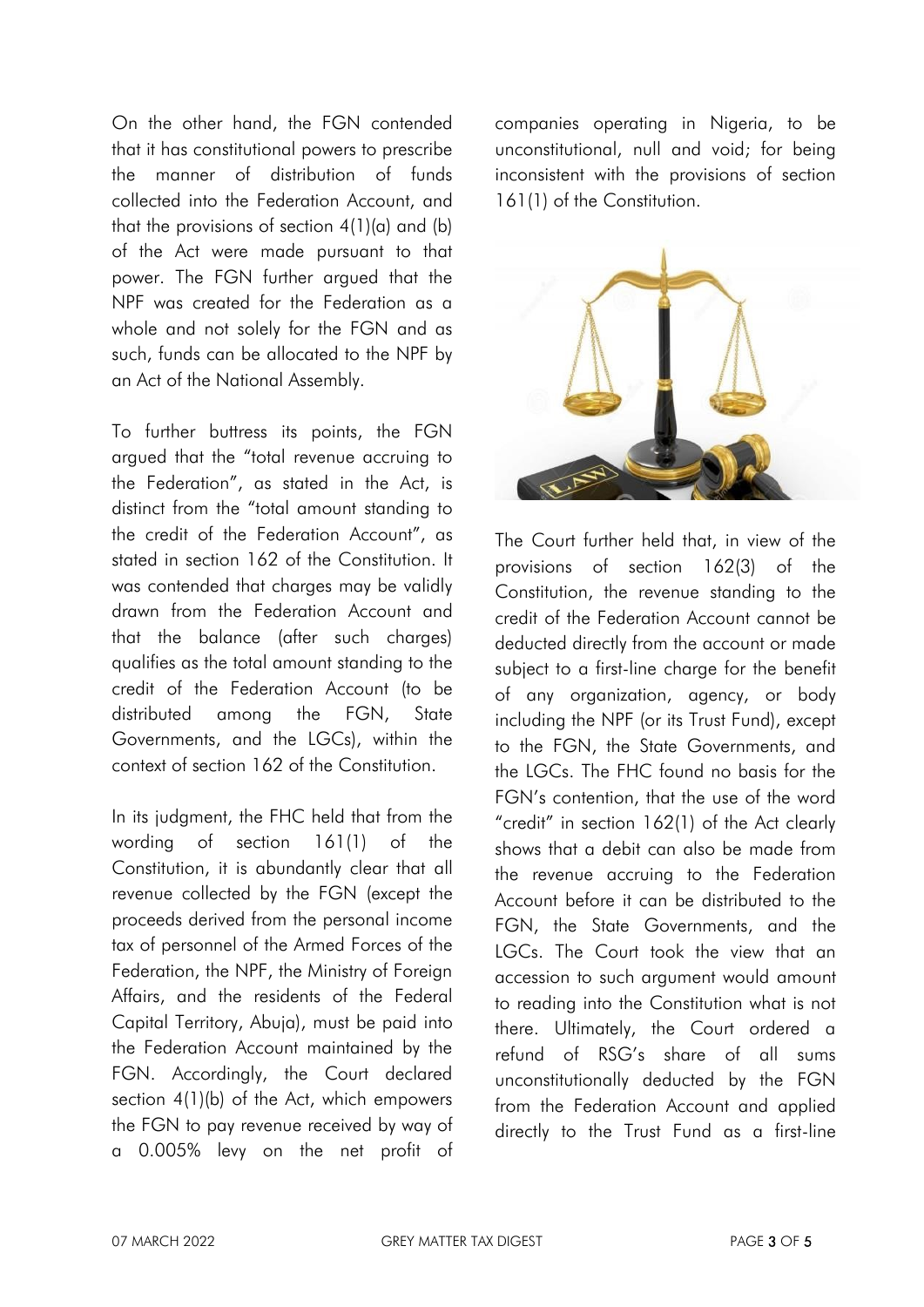charge. However, the Court declined to make the same order in respect of the other States of the Federation who were not parties to the case.

## **Commentary**

Nigeria is a constitutional democracy that operates three (3) tiers of government – Federal, State, and Local Governments. The Constitution delineates the legislative powers of government among the three tiers, including the power to impose and collect tax. Hence, a tier of government in Nigeria can only validly tax a person over whom it has the competence to exercise legislative control. The tier of government must also have the competence to exercise legislative authority over the subject-matter of the tax. Thus, any taxation without legal or constitutional basis/authority is a nullity.

In our view, the decision in  $AG$  Rivers v AG Federation is unassailable, in that it reinforces the constitutional allocation of tax powers in Nigeria. It validates the saying that taxation is an absolute power which acknowledges no other limits than those expressly prescribed in the Constitution. It therefore appears logical for the FHC to have declared the provisions of section 4(1)(a) and (b) of the Act to be null and void to the extent of its inconsistency with the Constitution.

Having invalidated the charging provisions of the Act (that is, section 4(1)(b) thereof), for allowing a first-line charge on revenue accruing to the Federation Account in contravention of the provisions of the Constitution, the decision in  $AG$  Rivers v AG Federation may have also provided a ground for challenging the legality of the Trust Fund. By the same token, the decision may impact on the powers and ability of the FIRS, to henceforth collect the 0.005% levy imposed on the net profit of companies operating in Nigeria, as well as certain sundry federal taxes of a similar nature. Given the significant impact that the FHC decision may have on taxable entities going forward, it is prudent for companies operating in Nigeria to seek professional advice from their legal and tax advisors regarding their obligation to pay the 0.005% levy imposed on their net profits under the Act.

## The Grey Matter Concept is an initiative of the law firm, Banwo & Ighodalo.

DISCLAIMER: This article is only intended to provide general information on the subject matter and does not by itself create a client/attorney relationship between readers and our Law Firm or serve as legal advice. We are available to provide specialist legal advice on the readers' specific circumstances when they arise.

Click [here](https://www.banwo-ighodalo.com/grey-matter/companies-operating-nigeria-pay-profit-levy-nptf-establishment-act-2018) to read our previous commentary on the enactment of the Nigeria Police Trust Fund (Establishment) Act 2018.

Click [here](https://www.banwo-ighodalo.com/assets/grey-matter/edc5770339c16164176cd24eb6803c05.pdf) to read our last Tax Alert

 $\triangleright$  For further enquiries on this tax alert or any other tax-related subjects, please contact us through the details provided below.